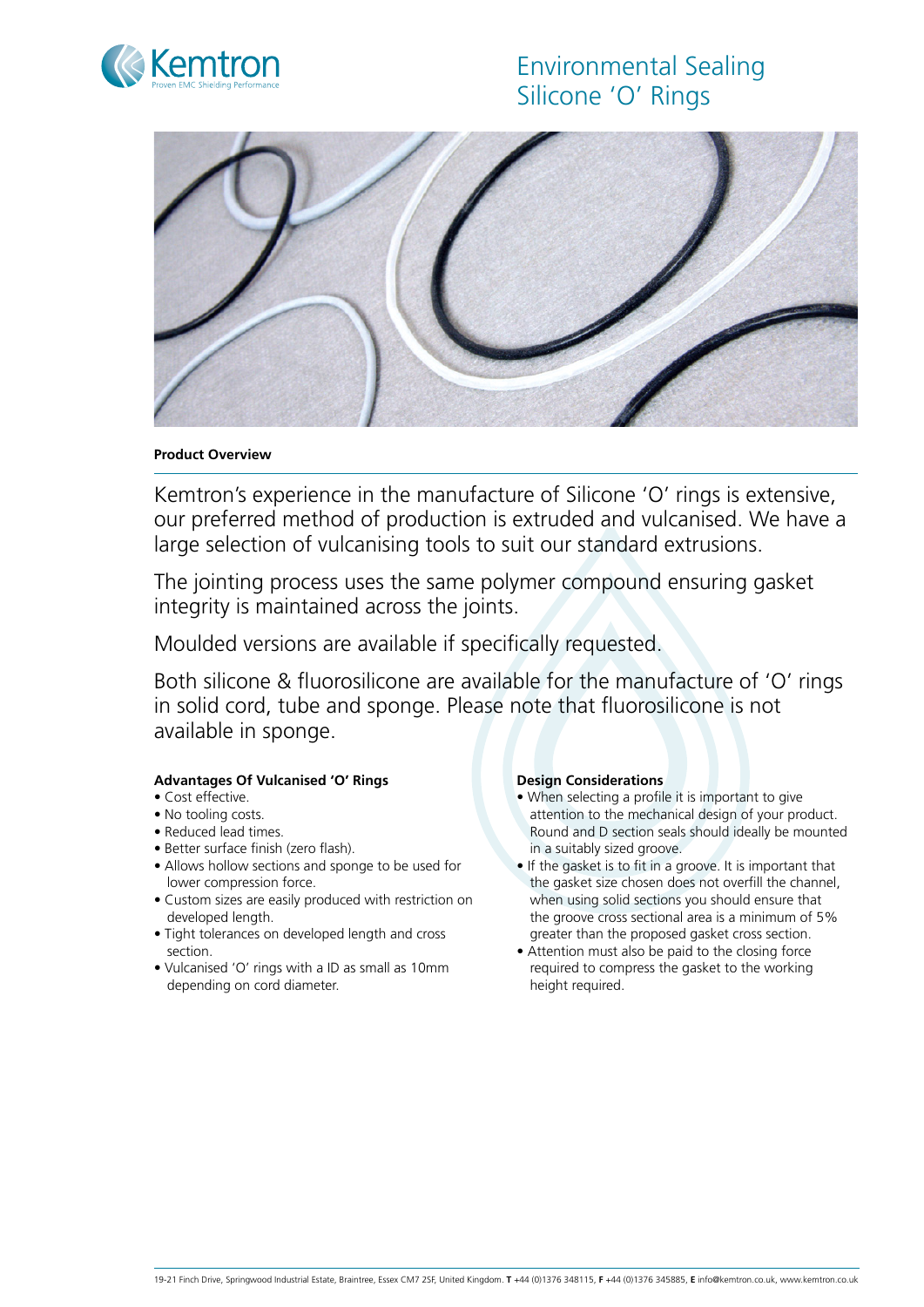

### **Technical Specifications**

### **Tolerances**

Solid silicone cord and tube cross section Up to  $2.0$ mm  $\pm 0.15$ mm 2.0mm to 5.0mm ± 0.25mm 5.0mm to 9.0mm ± 0.50mm

## **Silicone sponge cord cross section**

Up to 3.0mm ± 0.25mm 3.0mm to 5.0mm ± 0.50mm 6.0mm to 9.0mm ± 0.80mm

# **Developed Length**

 $± 1.5$ mm = less than  $± 0.5$ mm on diameter

| Minimum Inside Diameter of 'O' Ring |
|-------------------------------------|
| 10mm                                |
| 10mm                                |
| 10mm                                |
| 10mm                                |
| 10mm                                |
| 10mm                                |
| 11mm                                |
| 12mm                                |
| 12mm                                |
| 12mm                                |
| 12mm                                |
| 12mm                                |
| 16mm                                |
| 16mm                                |
| 16mm                                |
| 19 <sub>mm</sub>                    |
| 22mm                                |
| 22mm                                |
| 25mm                                |
| 25mm                                |
| 28mm                                |
| 30mm                                |
|                                     |

| <b>Gasket Groove Sizes</b> |                 |       |                 |       |
|----------------------------|-----------------|-------|-----------------|-------|
|                            | 15% Compression |       | 20% Compression |       |
| <b>Cord Diameter mm</b>    | Depth           | Width | Depth           | Width |
| 1.00                       | 0.85            | 1.10  | 0.80            | 1.15  |
| 1.50                       | 1.28            | 1.65  | 1.20            | 1.73  |
| 1.60                       | 1.36            | 1.76  | 1.28            | 1.84  |
| 1.80                       | 1.53            | 1.98  | 1.44            | 2.07  |
| 2.00                       | 1.70            | 2.20  | 1.60            | 2.30  |
| 2.40                       | 2.04            | 2.64  | 1.92            | 2.76  |
| 2.50                       | 2.13            | 2.75  | 2.00            | 2.88  |
| 3.00                       | 2.55            | 3.30  | 2.40            | 3.45  |
| 3.20                       | 2.72            | 3.52  | 2.56            | 3.68  |
| 3.50                       | 2.98            | 3.85  | 2.80            | 4.03  |
| 3.80                       | 3.23            | 4.18  | 3.04            | 4.37  |
| 4.00                       | 3.40            | 4.40  | 3.20            | 4.60  |
| 4.50                       | 3.83            | 4.95  | 3.60            | 5.18  |
| 4.80                       | 4.08            | 5.28  | 3.84            | 5.52  |
| 5.00                       | 4.25            | 5.50  | 4.00            | 5.75  |
| 5.50                       | 4.68            | 6.05  | 4.40            | 6.33  |
| 6.00                       | 5.10            | 6.60  | 4.80            | 6.90  |
| 6.30                       | 5.36            | 6.93  | 5.04            | 7.25  |
| 6.50                       | 5.53            | 7.15  | 5.20            | 7.48  |
|                            |                 |       |                 |       |

The above cross sectional area groove sizes allow for the free movement of the gasket when being compressed. This method of calculation ensures that the volume of the gasket does not exceed that of the groove when fully compressed, resulting in groove overfill. This also minimises the amount of compression force required to achieve a good seal.

It is important to note that when designing in a gasket, that the principles of O ring design for pressure sealing do not apply. The groove depth dimension is the most important, as it is this that limits the gasket compression. The groove width has no maximum dimension and is only there for gasket location purposes. Tighter groove dimensions using volume calculations may be employed to enhance environmental sealing. However this will increase the compression forces required.

The above calculations are based on reducing the depth of the groove by a given compression % and increasing the width by the same amount less 5% eg. 20% reduction in depth 15% increase in width.

When choosing a tube section as a gasket it is recommended that consideration be given to the lower compression forces, making sure that there is enough resilience in the gasket to ensure a good seal. In these cases it is sometimes better to use the volume groove size calculation, with the groove side walls offering support for the tube. Because there are so many variables with tube cross sections it is difficult to give precise information on this subject. Kemtron are able to supply samples for evaluation purposes.